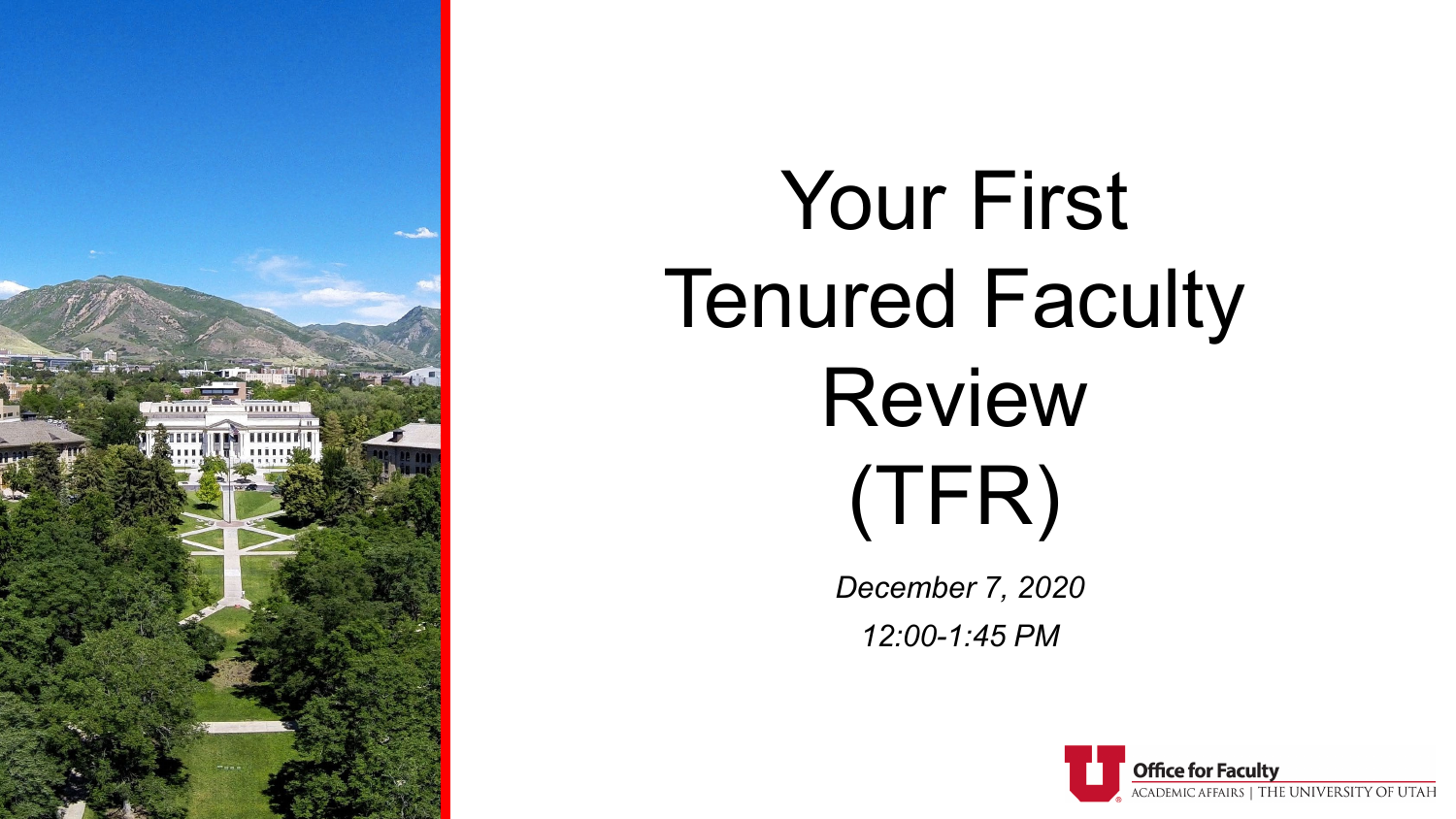**Introductions** 12:00-12:10

TFR Process 12:10-12:30 **Notifications** The File Report Contents Report Approval Difficult Cases

Agendas & Personal Statements 12:30-12:45

BREAK 12:45-12:55

Break Outs 12:55-1:15

Reflection 1:15-1:35

Wrap Up 1:35-1:45

## Introductions

Name, Department, and then Two Words:

- 1. One for how you're doing today.
- 2. One for what you think of when I say "TFR."

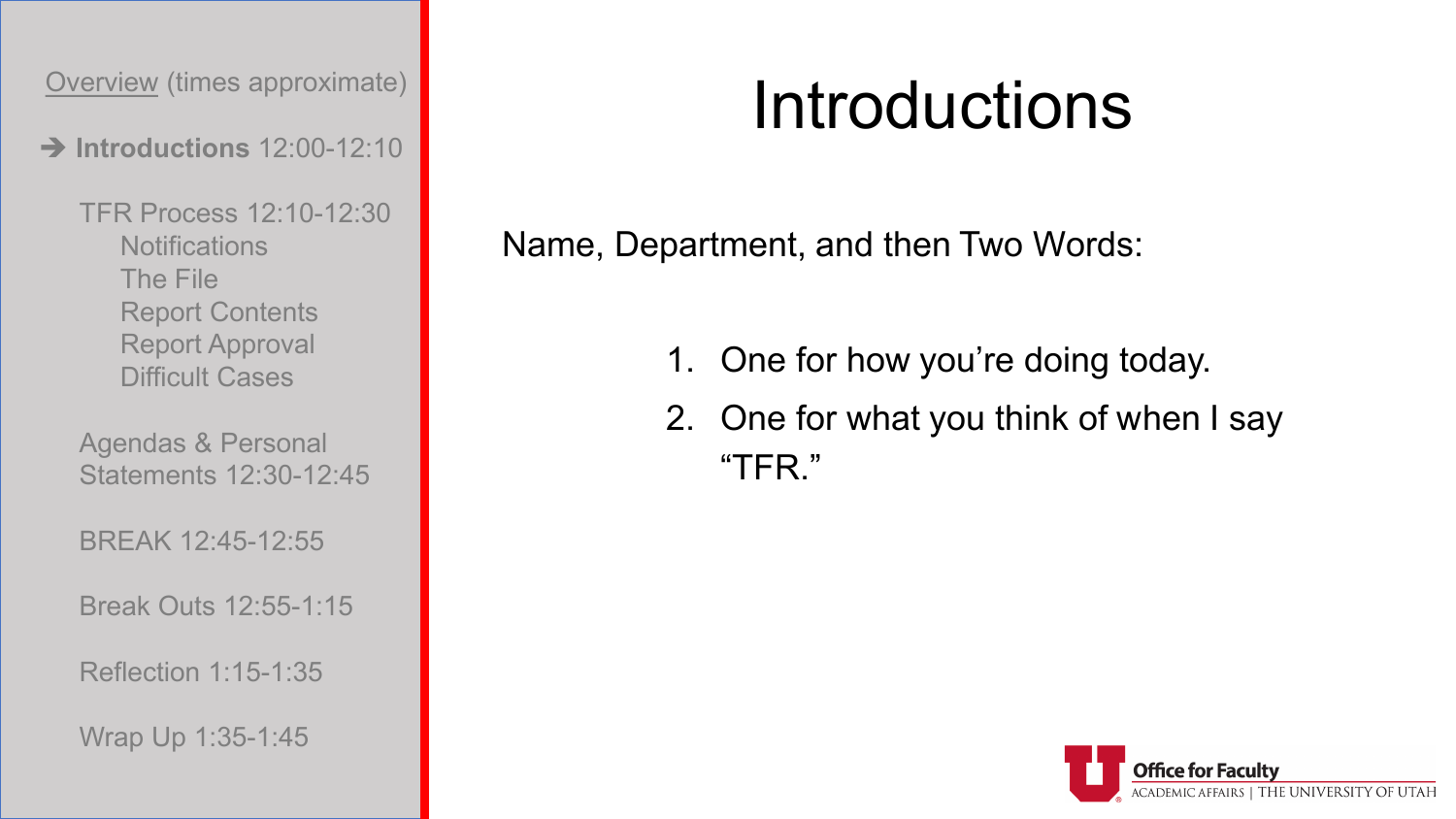Introductions 12:00-12:10

TFR Process 12:10-12:30

**→ Notifications** The File Report Contents Report Approval Difficult Cases

Agendas & Personal Statements 12:30-12:45

BREAK 12:45-12:55

Break Outs 12:55-1:15

Reflection 1:15-1:35

Wrap Up 1:35-1:45

## TFR Process Policy 6-321 & Template

### NOTIFICATIONS SENT TO:

- Faculty and staff that they may submit signed written statements
- Shared-appointment unit of when their letter/report due

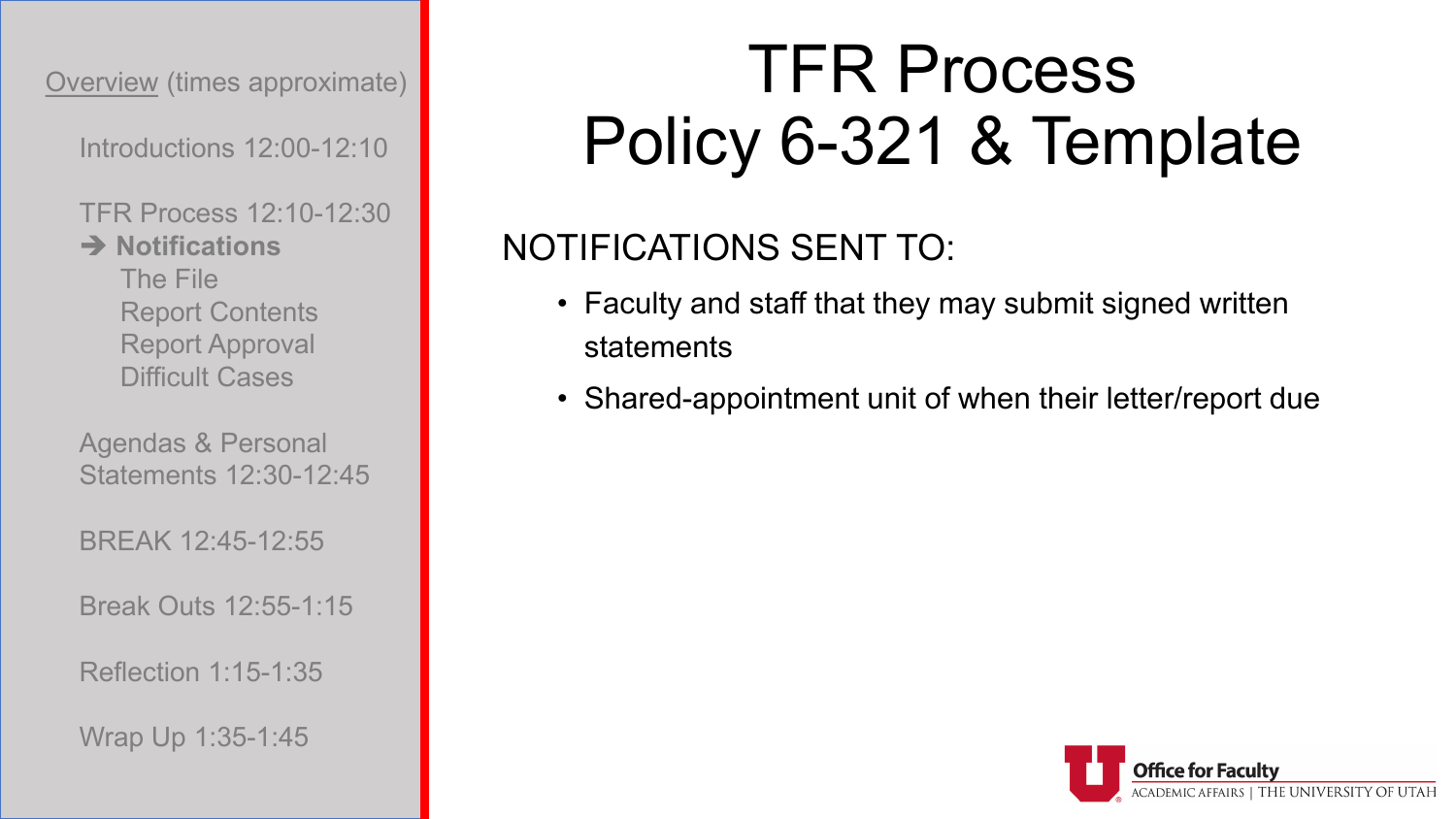Introductions 12:00-12:10

- TFR Process 12:10-12:30 **Notifications**
- **→ The File** Report Contents Report Approval Difficult Cases

Agendas & Personal Statements 12:30-12:45

BREAK 12:45-12:55

Break Outs 12:55-1:15

Reflection 1:15-1:35

Wrap Up 1:35-1:45

### TFR Process Policy 6-321 & Template MINIMUM FILE CONTENTS

• **CV**

- **Personal Statement** [we'll come back to this]
- Course Evaluations (for five years)
- Second Teaching Assessment
- Prior Reports (TFR or RPT, as appropriate)
- Evidence of Faculty Responsibility (e.g., Letter of Reprimand) (rare)

#### STRONGLY RECOMMENDED FILE CONTENTS

- Written Summary from Department Chair
- Research Samples/Public Seminar (e.g., College of Science)

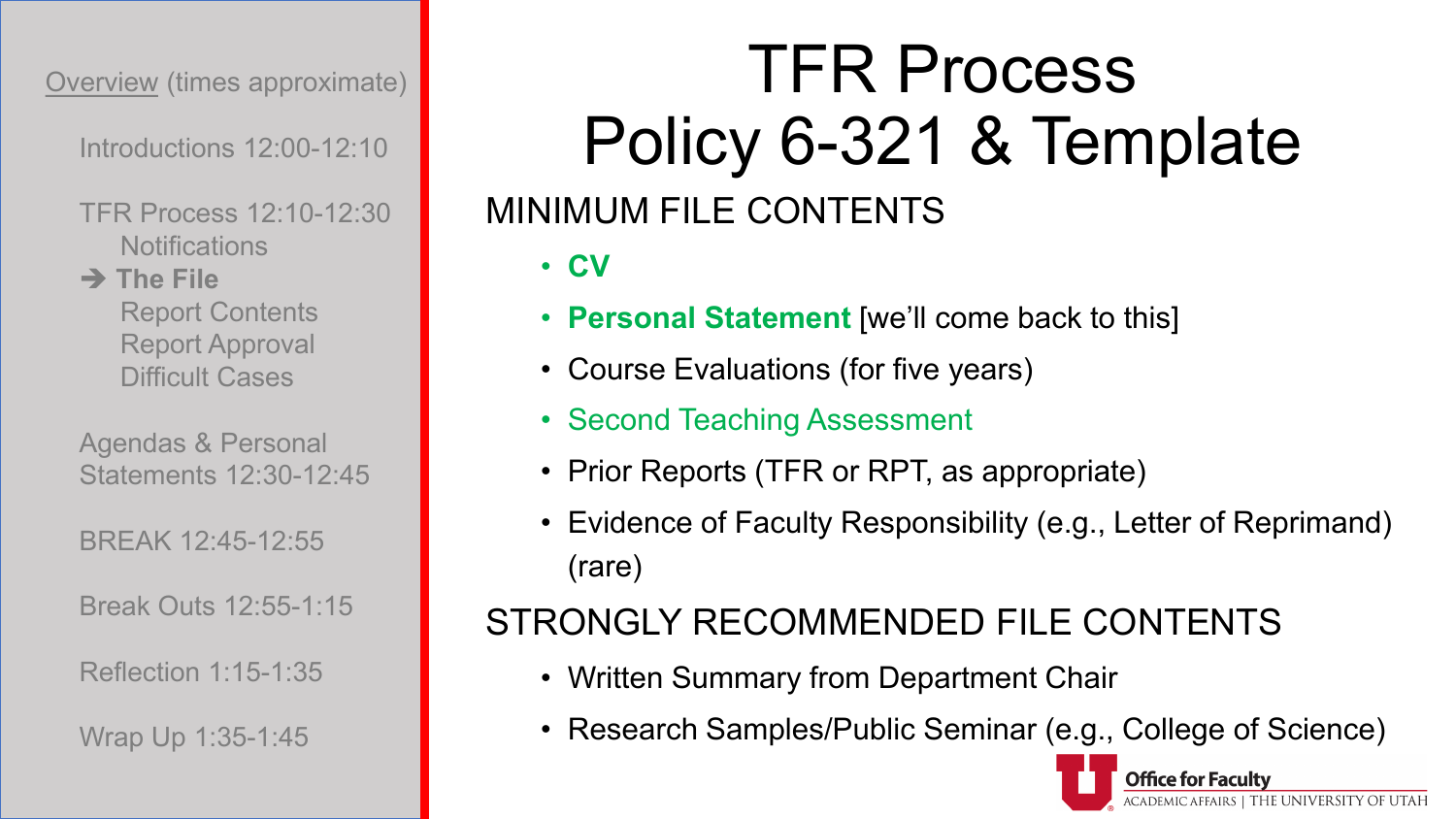Introductions 12:00-12:10

TFR Process 12:10-12:30 **Notifications** The File

**→ Report Contents** Report Approval Difficult Cases

Agendas & Personal Statements 12:30-12:45

BREAK 12:45-12:55

Break Outs 12:55-1:15

Reflection 1:15-1:35

Wrap Up 1:35-1:45

## TFR Process Policy 6-321 & Template

### REPORT CONTENTS

- Accomplishments and commendations
- 2. Opportunities for further improvement
	- Strategies and recommendations
	- May include timeline for follow up reviews
- 3. Clear statement of whether reviewed faculty member is meeting standards for a tenured faculty member

• *Yes or No?*

#### EVIDENCE FOR FINDINGS/RECOMMENDATIONS

• *May ONLY be drawn from the file*

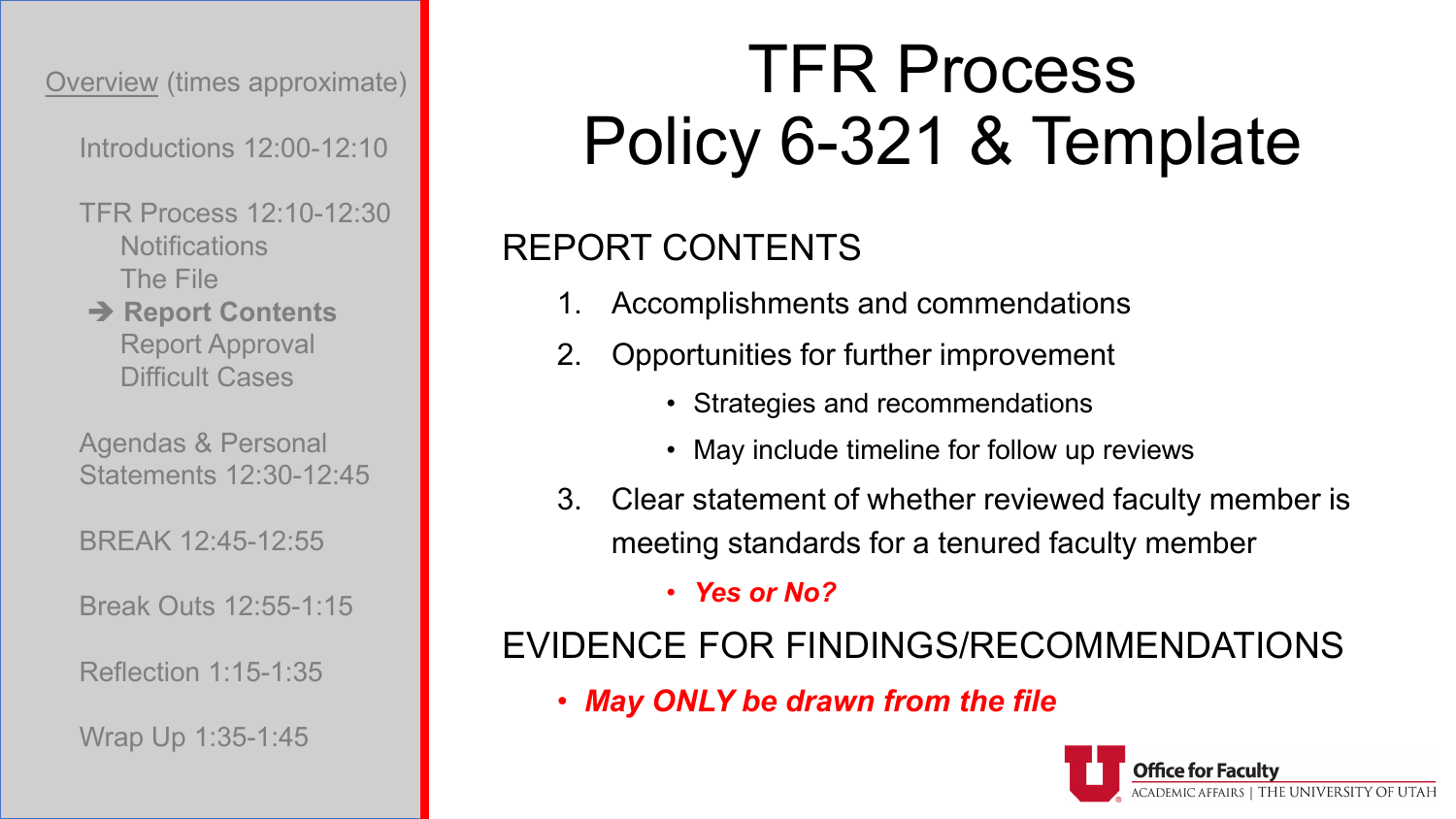Introductions 12:00-12:10

TFR Process 12:10-12:30 **Notifications** The File Report Contents **→ Report Approval** Difficult Cases

Agendas & Personal Statements 12:30-12:45

BREAK 12:45-12:55

Break Outs 12:55-1:15

Reflection 1:15-1:35

Wrap Up 1:35-1:45

## TFR Process Policy 6-321 & Template

### REPORT APPROVAL

- By majority vote of TFR Committee
- **Reviewed Faculty Member**, Department Chair, and/or Dean may disagree with the Report and request UPTAC Review
- UPTAC reviews entire file (Policies 6-304, 6-321)
	- *Did TFR Committee reasonably apply standards, criteria, and procedures?*
	- *Are the findings and recommendations supported by evidence?*
- If UPTAC answers "yes," the report is final.
- If UPTAC answers "no" to either question, TFR Committee revises report and resubmits to UPTAC for approval.

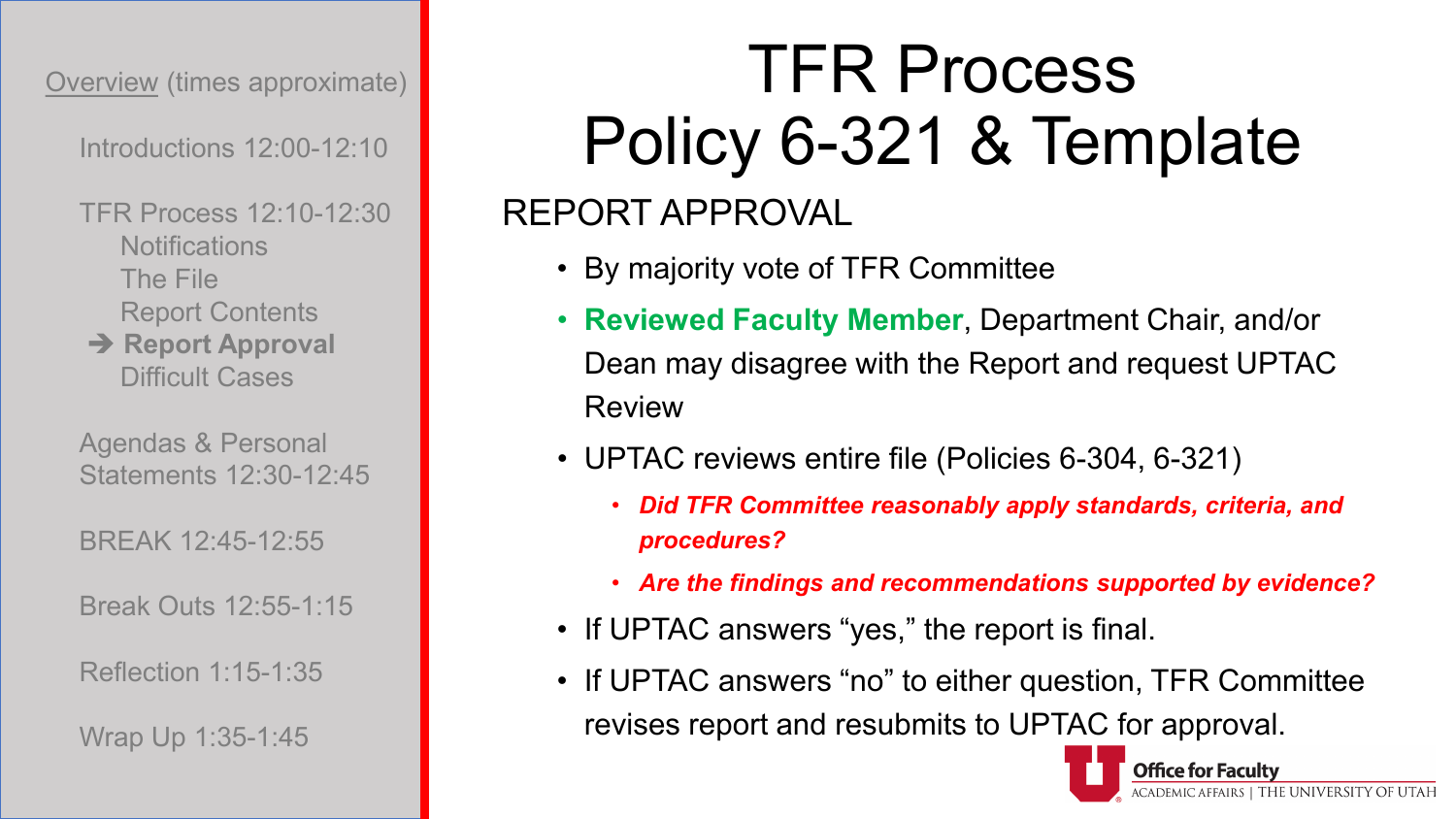Introductions 12:00-12:10

TFR Process 12:10-12:30 **Notifications** The File Report Contents Report Approval **Difficult Cases**

Agendas & Personal Statements 12:30-12:45

BREAK 12:45-12:55

Break Outs 12:55-1:15

Reflection 1:15-1:35

Wrap Up 1:35-1:45

## The *Few* Difficult Cases

### FINDING

- *Faculty member is not meeting standards* for tenured member of the faculty
	- "The department chairperson, together with a review committee, shall consult with the reviewed faculty member and develop *strategies*, *timelines* (including those for followup reviews), and *recommendations* for improvement" (Policy 6-321)

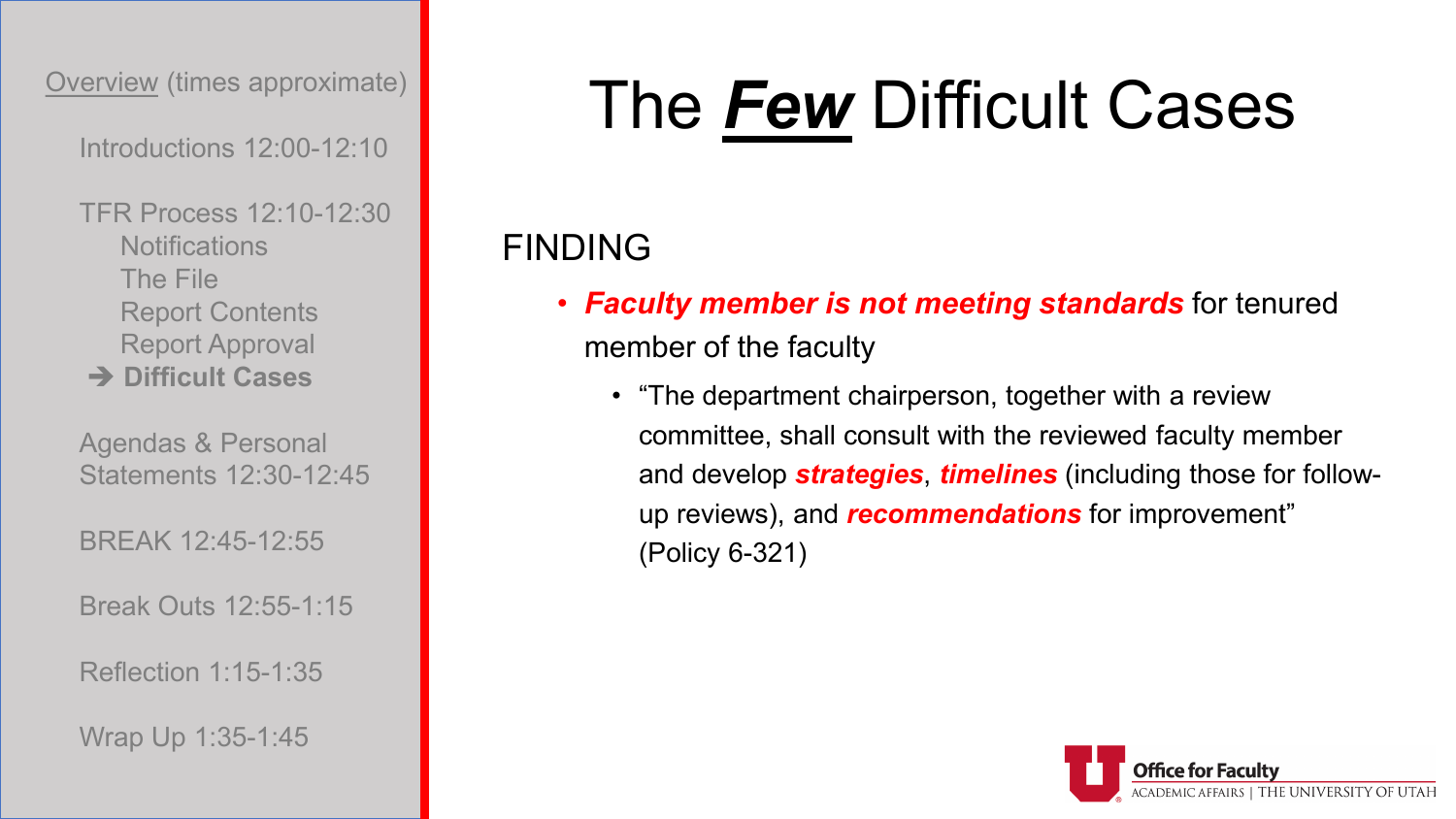Introductions 12:00-12:10

- TFR Process 12:10-12:30 **Notifications** The File Report Contents Report Approval Difficult Cases
- **Agendas & Personal Statements** 12:30-12:45

BREAK 12:45-12:55

Break Outs 12:55-1:15

Reflection 1:15-1:35

Wrap Up 1:35-1:45

### Research, Teaching, and Service Agendas (for the Personal Statement)

#### AGENDAS

• *Know* your purpose, plan, strategy, manifesto, framework, timeline, schema, order of business, slate, impetus, intent, motivation, rationale, instigation, inspiration, drive, determination, resolve, mission, vision, passion

#### PERSONAL STATEMENTS

- *Articulate* your reason why, impact, and specificity
- In this context, *summarize* (don't list) goals and accomplishments for last five years
- In this context, **explain** your goals before promotion

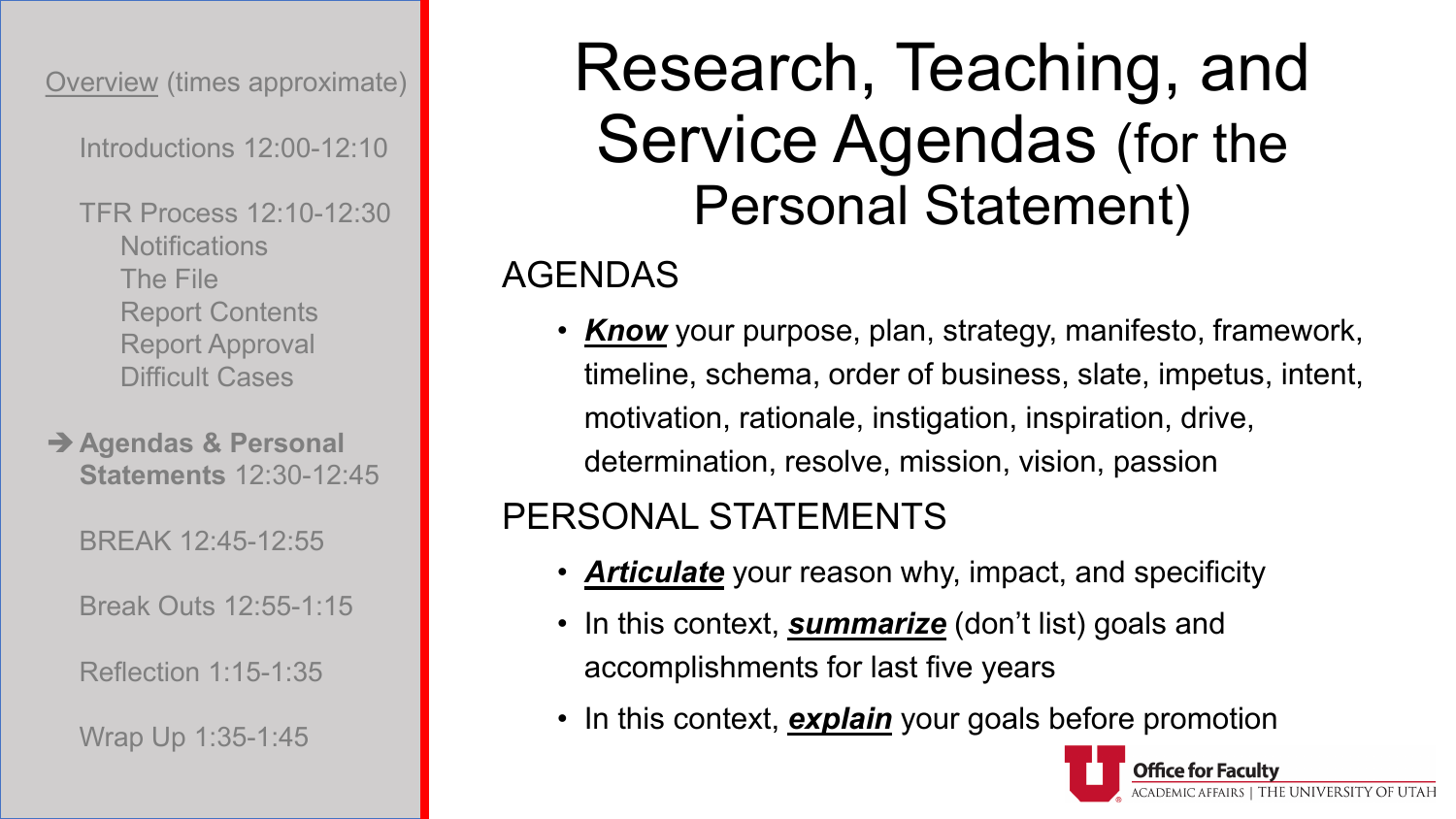Introductions 12:00-12:10

TFR Process 12:10-12:30 **Notifications** The File Report Contents Report Approval Difficult Cases

Agendas & Personal Statements 12:30-12:45

BREAK 12:45-12:55

**Break Outs** 12:55-1:15

Reflection 1:15-1:35

Wrap Up 1:35-1:45

## Break Out Groups

- 1. Discuss Research Agendas
- 2. If you have time, discuss teaching and/or service agendas.

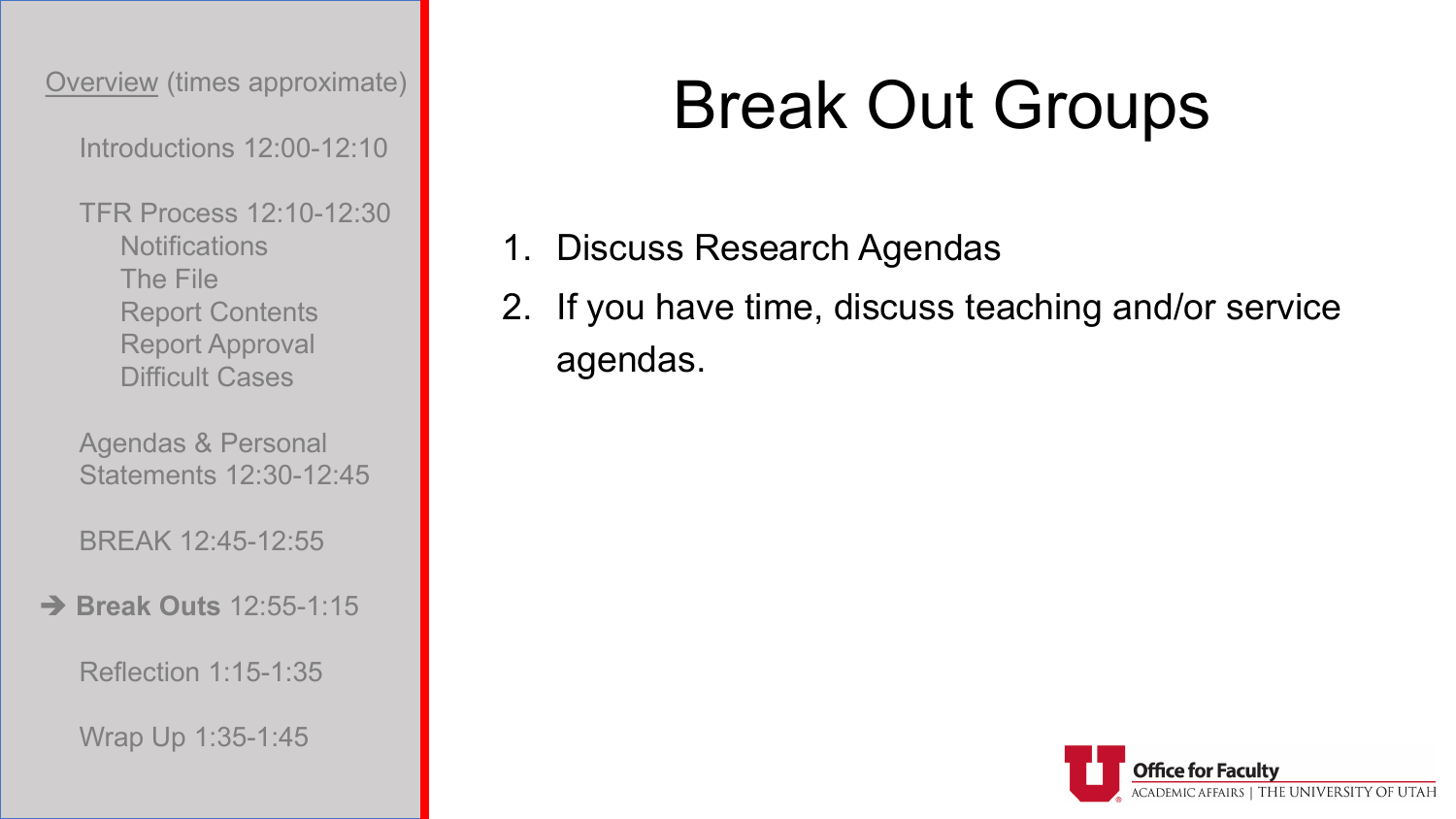Introductions 12:00-12:10

TFR Process 12:10-12:30 **Notifications** The File Report Contents Report Approval Difficult Cases

Agendas & Personal Statements 12:30-12:45

BREAK 12:45-12:55

Break Outs 12:55-1:15

#### **→ Reflection** 1:15-1:35

Wrap Up 1:35-1:45

## Individual Reflection

- 1. Take 5-10 minutes to write no more than three sentences encapsulating your research agenda
	- a. Why
	- b. Impact
	- c. Specificity
- 2. Take 5-10 minutes to list what remains to be done in research before you're ready for promotion.
	- a. Sketch a timeline